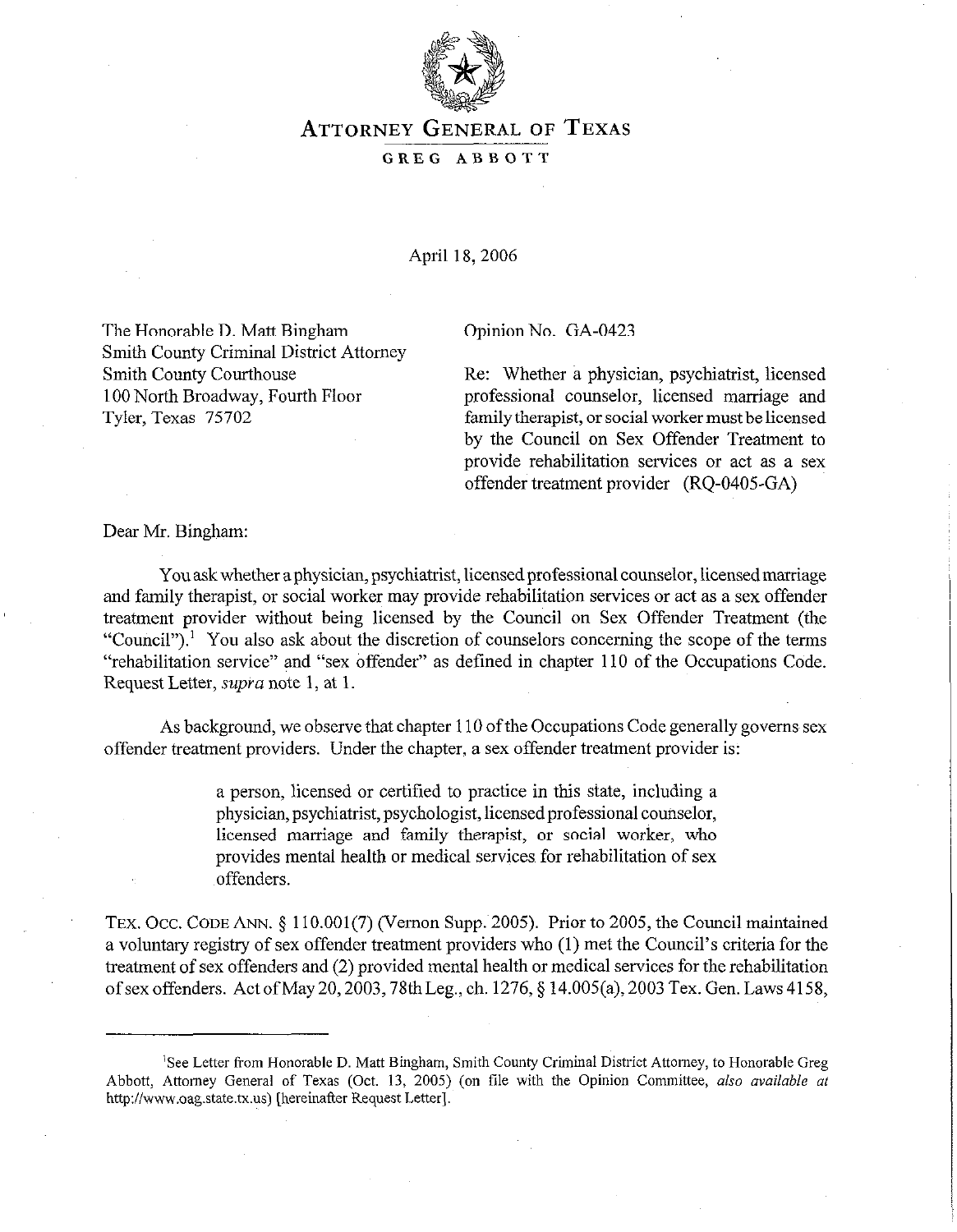The Honorable D. Matt Bingham - Page 2 (GA-0423)

4309 (formerly codified as TEX. OCC. CODE ANN.  $\S$  110.001(4)). During the legislature's last regular session in 2005, it changed the Council's mission from registering sex offender treatment providers on a voluntary basis to mandatory licensing. Act of May 25,2005,79th Leg., R.S., ch. 1089,2005 Tex. Gen. Laws 3579. Thus, chapter 110 now provides:

> (a) A person may not provide a rehabilitation service or act as a sex offender treatment provider unless the person is licensed under this chapter.

TEX. OCC. CODE ANN. § 110.301(a) (Vernon Supp. 2005).

You state that Smith County currently provides counseling to juveniles in the juvenile justice system through several counselors of different backgrounds: a licensed psychologist and diplomat in forensic psychology, a person licensed as a clinical social worker and as a professional counselor, a licensed master social worker, a licensed professional counselor intern, and a graduate student at the University of Texas at Tyler. See Request Letter, supra note 1, at 2. You ask whether the health care licenses that qualify a person as a sex offender treatment provider in section 110.001(7) constitute the license required in section 110.301(a). See *id.* at 4-5.

We must construe statutes in context. See TEX. GOV'T CODE ANN. § 311.011(a) (Vernon 2005). Consequently, we must consider section 110.301 in light of other sections of chapter 110 governing the Council and sex offender treatment providers, particularly those that pertain to licensing. See *Helena Chem. Co.* v. *Wilkins,* 47 S.W.3d 486,493 (Tex. 2001) ("We should not give one provision a meaning out of harmony or inconsistent with other provisions  $\dots$ "). Chapter 110 charges the Council with setting the standards that sex offender treatment providers must meet to be eligible for a license under the chapter. See TEX. Occ. CODE ANN.  $\S$  110.151(2) (Vernon Supp. 2005). The Council has broad authority to adopt rules consistent with chapter 110 and has the specific duty to develop and implement license requirements by rule. See *id. 55* 110.152(2), ,158, ,302 (Vernon 2004). Under section 110.301, a person must be licensed "under" chapter 110 either to "provide a rehabilitation service" or to "act as a sex offender treatment provider." *Id.*  5 110.301(a) (Vernon Supp. 2005). A "rehabilitation service" is "a mental health treatment or medical intervention program designed to treat or remedy a sex offender's mental or medical problem that may relate or contribute to the sex offender's criminal or paraphiliac problem." *Id.*   $§ 110.001(5)$ . A person "act[s] as a sex offender treatment provider" when the person provides "mental health or medical services for rehabilitation of sex offenders." *Id. \$5* 110.001(7), .301(a). A person who does not have a license under chapter 110 and who provides a rehabilitation service or acts as a sex offender treatment provider may be liable criminally. See *id.* 5 110.401 (providing that violations of section 110.301 are a Class A misdemeanor).

You state that several of the licensed professionals who are counseling juveniles for Smith County Juvenile Services meet the definition of a sex offender treatment provider in section 110.001(7) but do not possess any additional license under chapter 110. See Request Letter, supra note 1, at 3–4. You suggest that the legislature likely did not intend to "provide an exclusive licensing program, to the exclusion of other licensing as provided for in section 110.001(7) of the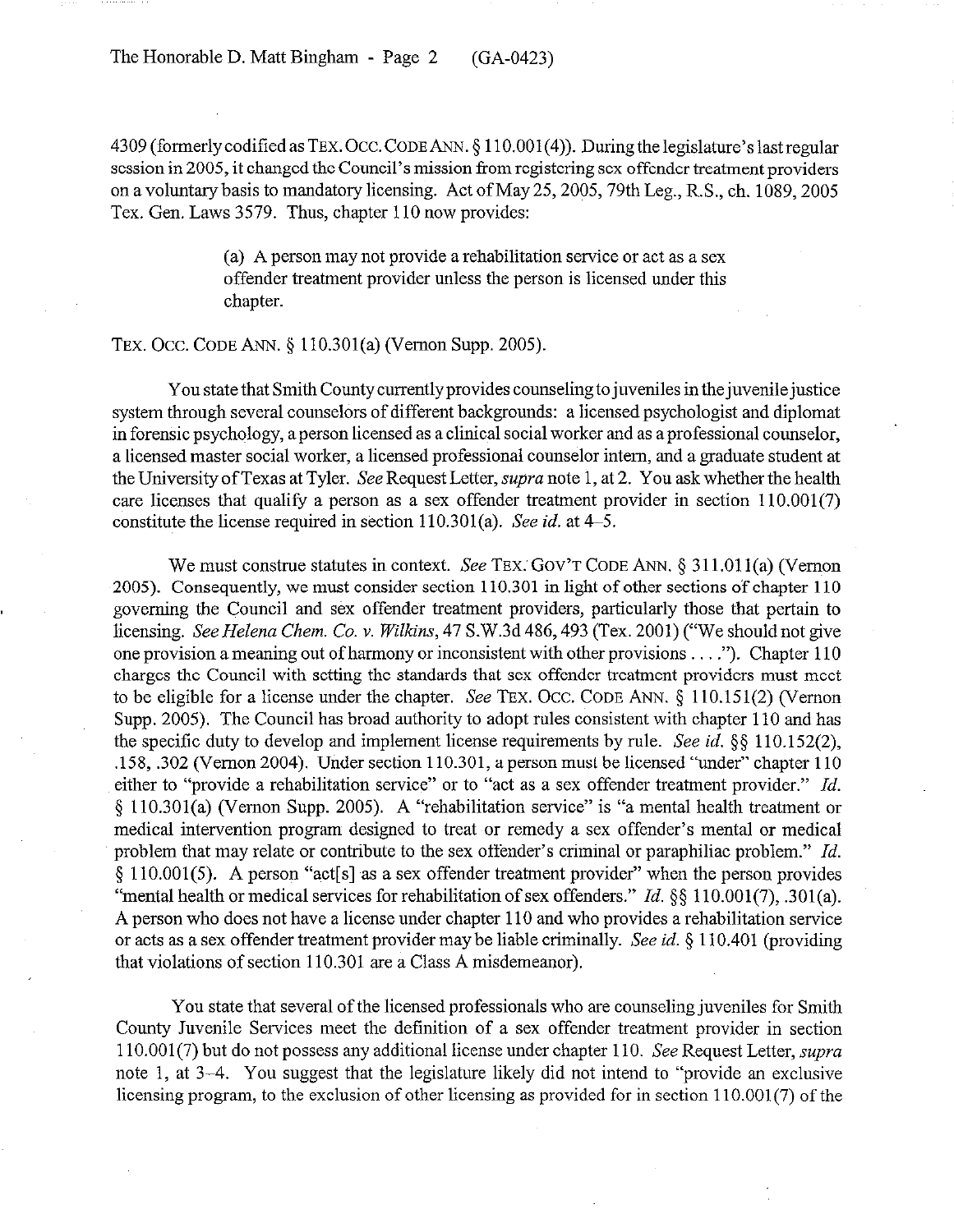Occupations Code." *Id.* at 4. Also, while you acknowledge that section 110.302 as revised "seems to contemplate the *issuance* of a license by the Council," you note that the Council had not promulgated licensing rules as of the date of your request. *Id.* For these reasons, you perceive a conflict among sections 110.001(7) (defining a sex offender treatment provider), section 110.301 (requiring a license), and 110.302 (requiring the Council to promulgate licensing rules). You propose that the conflict may be resolved by construing the provision in 110.301 that requires a person to be "licensed under this chapter" as referring to any of the health care licenses listed in section 110.001(7). *Id.* at 4–5. However, the plain language of the statutes does not support your construction.

Sections 110.001(7), 110.301 and 110.302 do not conflict. Section 110.001(7) defines a person who is a sex offender treatment provider, not a licensed sex offender treatment provider. See TEX. OCC. CODE ANN.  $\S 110.001(7)$  (Vernon Supp. 2005). The license required in section 110.301 is the sex offender treatment provider license, not any of the various health care licenses listed in section 110.001(7). See id. § 110.301. Physicians, psychiatrists, psychologists, professional counselors, marriage and family therapists, and social workers do not receive their respective professional licenses "under" chapter 110. See, e.g., *id.* \$5 155.001 (license to practice medicine); 501.25 1 (psychologist license); 503.301 (professional counselor license) (Vernon 2004). Chapter 110 requires a person to have both a professional license and a sex offender treatment provider license before the person may render rehabilitation services or provide mental health or medical services for the rehabilitation of sex offenders. See *id.* §§ 110.001(7), .301(a) (Vernon Supp. 2005).

We note that persons who held a registration issued under Chapter 110, Occupations Code, on the effective date of the 2005 legislation, September 1, 2005, are to be "considered to hold a license under Chapter 110, Occupations Code, as amended." Act of May 25, 2005, 79th Leg., R.S., ch. 1089, \$3 33, 36, 2005 Tex. Gen. Laws 3579, 3586-87. Thus, if any of the Smith County Juvenile Services professionals were registered with the Council on September 1, 2005, they are automatically deemed to be licensed sex offender treatment providers. For further guidance concerning the implementation of chapter 110, you should keep apprised of any rules as they are promulgated by the Council. $2$ 

You suggest that if chapter 110 requires a separate license, it poses practical problems for professional counselors not licensed by the Council due to the scope of terms such as "rehabilitation service" and "sex offender." Request Letter, *supra* note 1, at 4–5. A "rehabilitation service" is a "mental health treatment or medical intervention program designed to treat or remedy a sex offender's mental or medical problem that *may relate or contribute to* the sex offender's criminal or paraphiliac problem." **TEX. OCC. CODE** ANN. 3 110.001(5) (Vernon Supp. 2005) (emphasis added). A "sex offender" is not only a person who has been convicted of or received deferred adjudication for a sex crime, but also a person who admits to violating a state or federal law regarding sexual conduct or who "experiences or evidences a paraphiliac disorder as defined by the Revised Diagnostic and Statistical Manual." *Id.* § 110.001(6)(A)-(D). Thus, you conjecture that

<sup>&</sup>lt;sup>2</sup>We note that the Council has proposed rules concerning various categories of licenses and licensing requirements. See 31 Tex. Reg. 209,234-64 (proposed Dec. 30,200s) (Council on Sex Offender Treatment).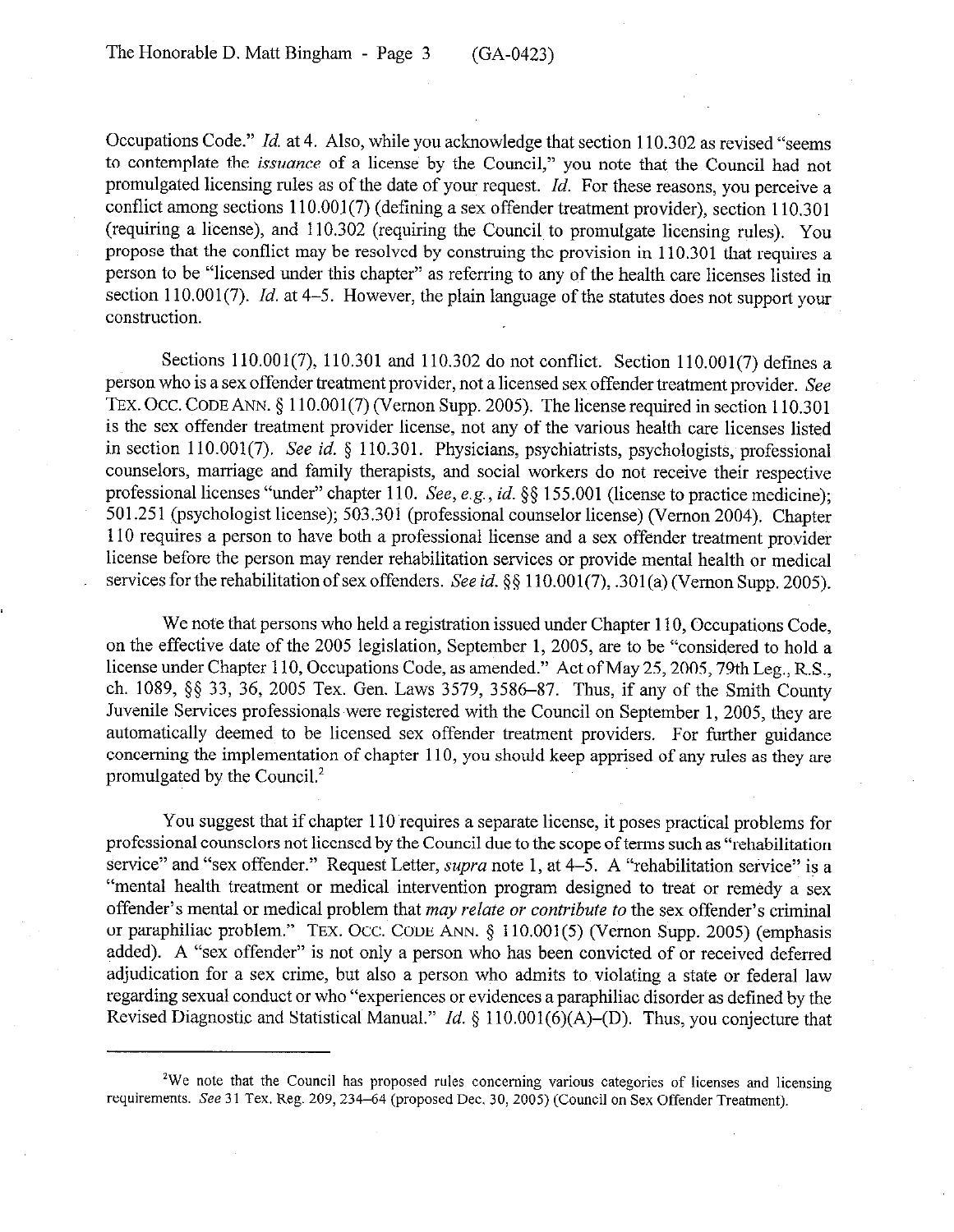a professional counselor who is not licensed by the Council and is treating a condition such as substance abuse may have to terminate treatment if the patient admits a past sex crime or evidences a paraphiliac disorder. See Request Letter, supra note 1, at 4-5. You also suggest that such a counselor should be granted a measure of discretion to determine if treatment for a problem such as substance abuse should continue. See *id.* at 5.

We agree that the respective definitions of the terms "rehabilitation service" and "sex offender" are markedly broad, but the "wisdom or expediency of the law is the Legislature's prerogative." Smith v. Davis,  $426$  S.W.2d 827, 831 (Tex. 1968). Under section 110.001(5), a person must be licensed under chapter 110 to provide mental health treatment or administer a medical intervention program to treat or remedy a sex offender's mental or medical problem if it "may relate or contribute to the sex offender's criminal or paraphiliac problem." TEX. **OCC. CODE ANN.**   $\S$  110.001(5) (Vernon Supp. 2005). Whether the patient is a "sex offender" as defined, and whether the treatment or program is for a problem that "may relate or contribute to" the offender's criminal or paraphiliac problem is a matter for the treating professional's determination in the first instance. But the professional must exercise the discretion to make that determination within the confines of chapter 110's express terms and the rules promulgated by the Council. See *id.* § § 110.001(5),  $(7), .401.$